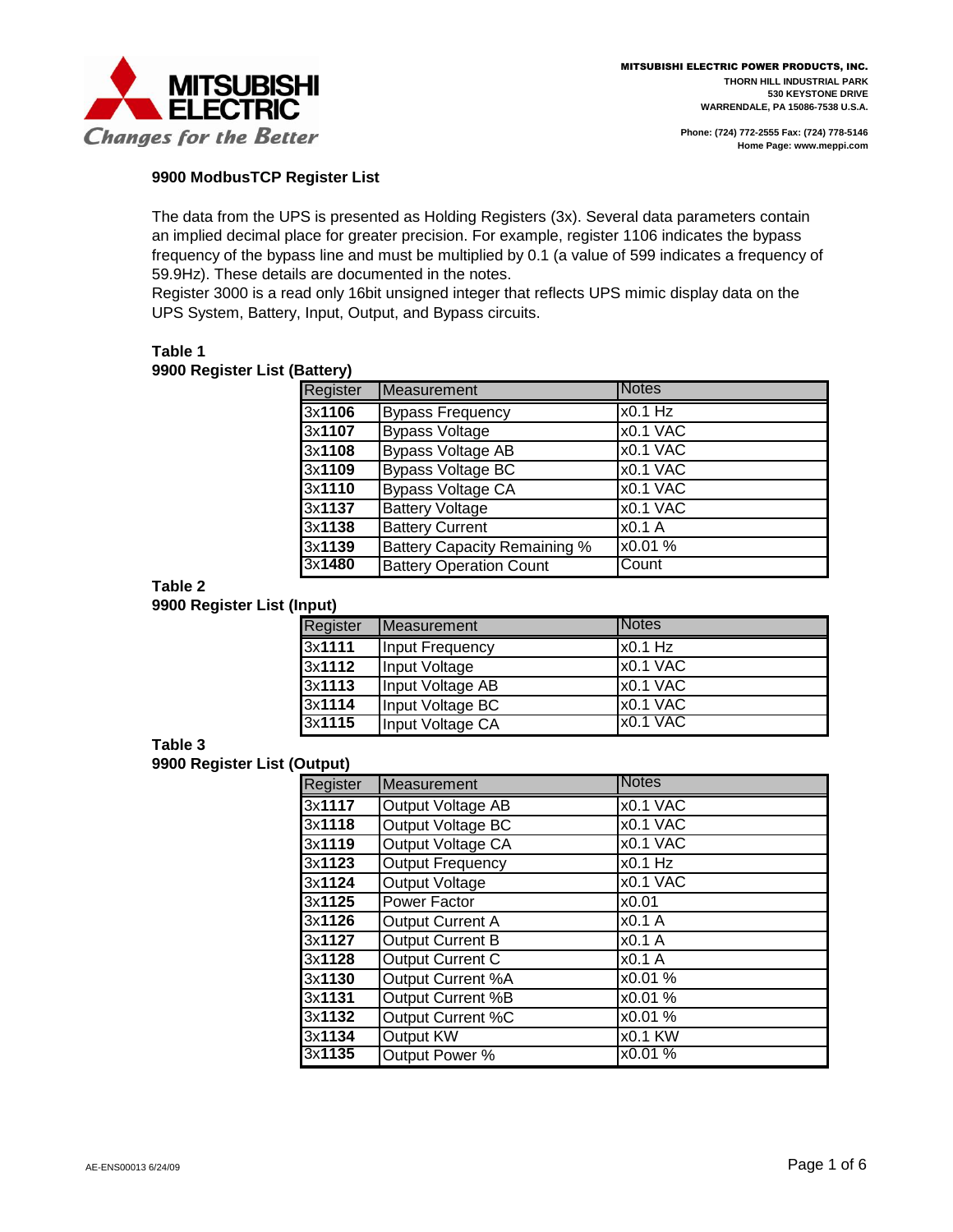

# **Table 4**

**9900 Register List (Identification)**

| Register       | Measurement           | <b>INotes</b>   |
|----------------|-----------------------|-----------------|
| 3x1145         | Total # of Faults     | Count           |
| 3x1315         | Module KVA            | <b>IKVA</b>     |
| 3x1316         | Module Input Voltage  | <b>VAC</b>      |
| 3x1317         | Module Output Voltage | <b>VAC</b>      |
| 3x <b>1372</b> | Module ID #           | <b>INumeral</b> |

### **Table 5**

**9900 Register List (Mimic Display)**

| Register | Bit            | <b>Description</b>                 |
|----------|----------------|------------------------------------|
| 3x3000   | 0              | <b>UPS AC Input</b>                |
|          | 1              | <b>UPS CB1 Input Contactor</b>     |
|          | $\overline{2}$ |                                    |
|          | 3              | <b>CB2 Battery Circuit Breaker</b> |
|          | 4              | <b>UPS Inverter Operation</b>      |
|          |                | <b>UPS 52C AC Output</b>           |
|          | 5              | Contactor                          |
|          | 6              | <b>UPS Bypass Input</b>            |
|          |                | UPS 52S Bypass Output              |
|          | 7              | Contactor                          |
|          | 8              | <b>UPS AC Output</b>               |
|          |                | <b>UPS MultiModule System</b>      |
|          | 9              | Synchronization                    |
|          | 10             |                                    |
|          | 11             |                                    |
|          | 12             | <b>UPS Rectifier Operation</b>     |
|          | 13             | <b>Battery Discharging</b>         |
|          | 14             | <b>UPS Fault</b>                   |
|          | 15             |                                    |

| Table 6                            |  |
|------------------------------------|--|
| 9900 Register List (Events/Alarms) |  |

| Register | Values  |              | <b>Description</b>                       |
|----------|---------|--------------|------------------------------------------|
| 3x2000   |         |              | Alarm register 1                         |
| 3x2004   |         |              | Alarm register 2                         |
| 3x2008   |         |              | Alarm register 3                         |
| 3x2012   |         |              | Alarm register 4                         |
| 3x2016   |         |              | Alarm register 5                         |
| 3x2020   |         |              | Alarm register 6                         |
| 3x2024   |         |              | Alarm register 7                         |
| 3x2028   |         |              | Alarm register 8                         |
| 3x2032   |         |              | Alarm register 9                         |
| 3x2036   |         |              | Alarm register 10                        |
|          |         |              | <b>INPUT CIRCUIT</b>                     |
|          | $X = 1$ | <b>UF001</b> | <b>ABNORMAL</b>                          |
|          |         |              | <b>CONVERTER</b>                         |
|          | $X = 2$ | <b>UF002</b> | <b>OVERCURRENT</b>                       |
|          | $X = 3$ | <b>UF003</b> | <b>CONVERTER ABNORMAL</b>                |
|          | $X = 4$ | <b>UF006</b> | CONVERTER ABNORMAL<br>CONVERTER ABNORMAL |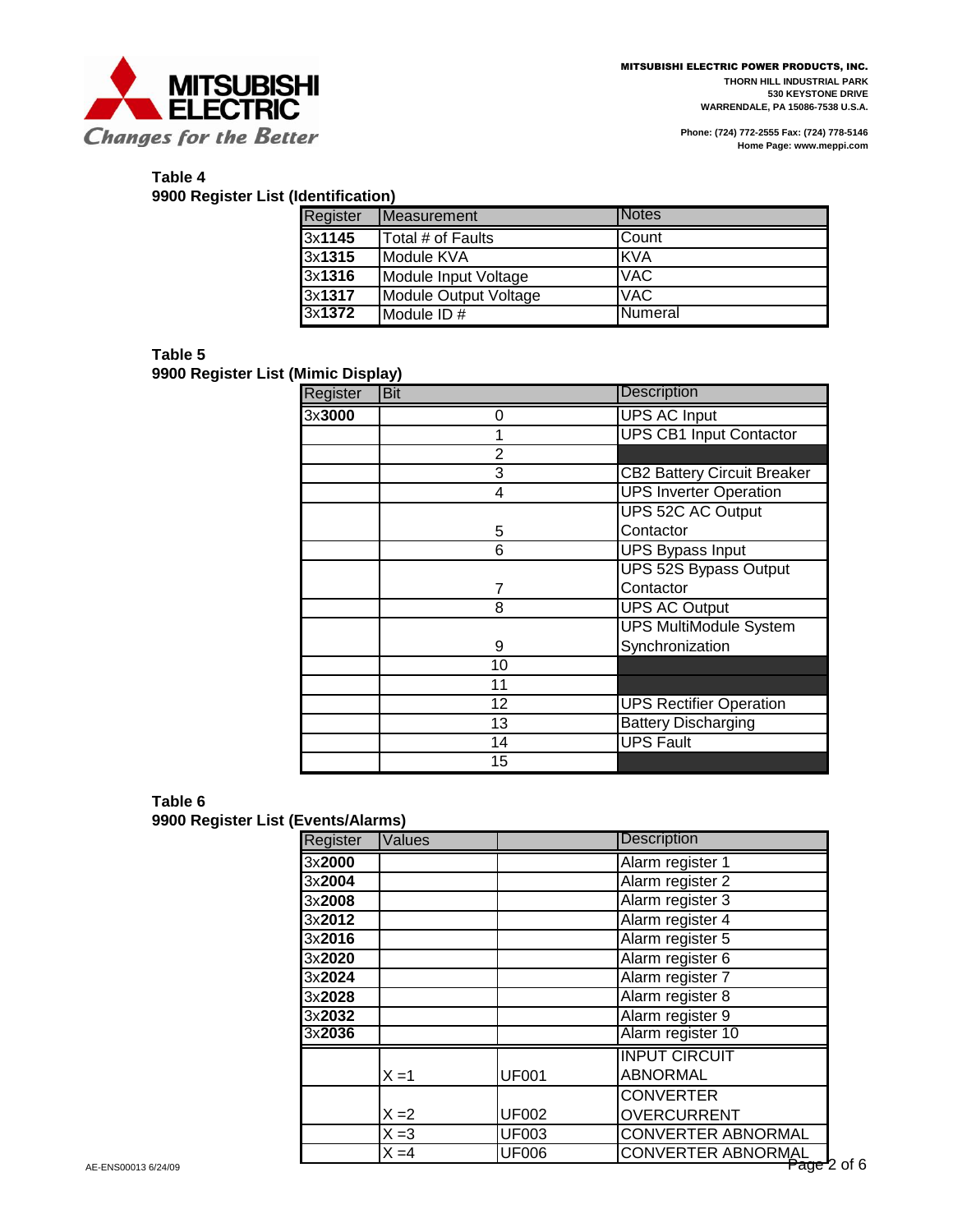

| $X = 5$            | <b>UF011</b>        | <b>CB1 ABNORMAL</b>         |
|--------------------|---------------------|-----------------------------|
| $X = 6$            | <b>UF052</b>        | <b>CB1 ABNORMAL</b>         |
| $X = 7$            | <b>UF055</b>        | <b>CONVERTER ABNORMAL</b>   |
|                    |                     | <b>CONVERTER</b>            |
| $X = 8$            | <b>UF056</b>        | <b>OVERCURRENT</b>          |
|                    |                     | <b>INPUT CIRCUIT</b>        |
| $X = 9$            | <b>UF059</b>        | <b>ABNORMAL</b>             |
| $X = 10$           | <b>UF102</b>        | DC OVERVOLTAGE              |
| $X = 11$           | <b>UF103</b>        | DC UNDERVOLTAGE             |
|                    |                     | <b>CHOPPER OVERCURRENT</b>  |
| $X = 12$           | <b>UF108</b>        |                             |
| $\overline{X}$ =13 | <b>UF109</b>        | DC UNBALANCED               |
|                    |                     | <b>ZERO PHASE</b>           |
| $X = 14$           | <b>UF110</b>        | <b>OVERCURRENT</b>          |
|                    |                     | <b>UPS CONTROL CIRCUIT</b>  |
| $X = 15$           | <b>UF111</b>        | <b>ERROR</b>                |
| $X = 16$           | <b>UF112</b>        | DC CIRCUIT ABNORMAL         |
| $X = 18$           | <b>UF119</b>        | DC GROUND FAULT             |
|                    |                     | <b>CONTROL POWER</b>        |
| $X = 17$           | <b>UF128</b>        | SUPPLY ABNORMAL             |
|                    |                     | <b>BATTERY VOLTAGE</b>      |
| $X = 21$           | <b>UF151</b>        | <b>ABNORMAL</b>             |
|                    |                     | <b>BATTERY VOLTAGE</b>      |
| $X = 22$           | <b>UF152</b>        | <b>ABNORMAL</b>             |
| $X = 24$           | $\overline{UF}$ 154 | <b>CB2 ABNORMAL</b>         |
|                    |                     | CHG.STOPPED(BATTERY         |
| $X = 25$           | <b>UF156</b>        | OVERTEMP.)                  |
|                    |                     | <b>BATTERY</b>              |
| $X = 26$           | <b>UF157</b>        | <b>OVERTEMPERATURE</b>      |
| $X = 27$           | <b>UF158</b>        | <b>BATTERY LIQUID LOW</b>   |
| $X = 19$           | <b>UF159</b>        | DC GROUND FAULT             |
|                    |                     | <b>UPS CONTROL CIRCUIT</b>  |
| $X = 28$           | <b>UF160</b>        | <b>ERROR</b>                |
|                    |                     | CHG.STOPPED(BATTERY         |
| $X = 29$           | <b>UF161</b>        | VOLT.ABNL.)                 |
| $X = 30$           | <b>UF162</b>        | <b>BATTERY ABNORMAL</b>     |
|                    |                     | <b>BATTERY VOLTAGE</b>      |
| $X = 31$           | UF163               | <b>ABNORMAL</b>             |
| $X = 32$           | <b>UF170</b>        | <b>VDB SENSOR ABNORMAL</b>  |
|                    |                     | <b>UPS CONTROL CIRCUIT</b>  |
| $X = 33$           | <b>UF171</b>        | <b>ERROR</b>                |
|                    |                     | <b>INVERTER OVERVOLTAGE</b> |
| $X = 36$           | <b>UF201</b>        |                             |
|                    |                     | <b>INVERTER</b>             |
|                    |                     |                             |
| $X = 37$           | UF202               | <b>UNDERVOLTAGE</b>         |
|                    |                     | <b>INVERTER OVERCURRENT</b> |
| $X = 38$           | UF203               |                             |
|                    |                     | <b>OUTPUT CIRCUIT</b>       |
| $X = 39$           | <b>UF204</b>        | ABNORMAL                    |
|                    |                     | UPS CONTROL CIRCUIT         |
| $X = 40$           | <b>UF206</b>        | ERROR                       |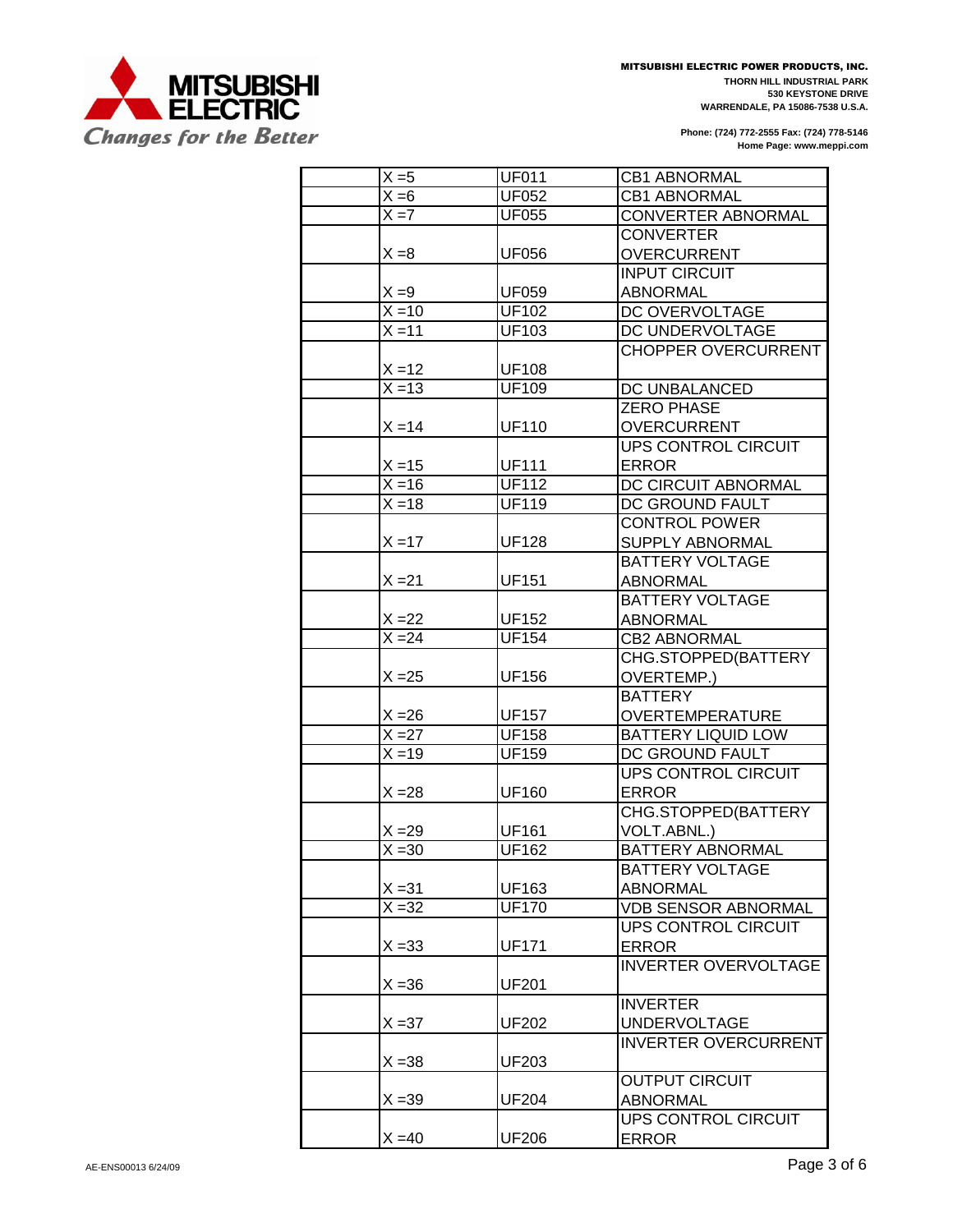

|                    |              | <b>ZERO PHASE</b>           |
|--------------------|--------------|-----------------------------|
| X =41              | <b>UF207</b> | <b>OVERCURRENT</b>          |
|                    |              | UPS CONTROL CIRCUIT         |
| $X = 42$           | <b>UF208</b> | <b>ERROR</b>                |
| $X = 43$           | <b>UF209</b> | 52C ABNORMAL                |
| $X = 44$           | <b>UF210</b> | 52C ABNORMAL                |
| $X = 45$           | <b>UF211</b> | 52C ABNORMAL                |
| $X = 48$           | <b>UF213</b> | <b>OVERTEMPERATURE</b>      |
| $X = 47$           | <b>UF214</b> | <b>COOLING FAN ABNORMAL</b> |
|                    |              | <b>INVERTER OVERVOLTAGE</b> |
| $X = 50$           | <b>UF217</b> |                             |
|                    |              | <b>ZERO PHASE</b>           |
| X =49              | <b>UF230</b> | <b>OVERCURRENT</b>          |
|                    |              | <b>UPS CONTROL CIRCUIT</b>  |
| X =51              | UF253        | <b>ERROR</b>                |
|                    |              | <b>OUTPUT VOLTAGE</b>       |
| X =52              | <b>UF256</b> | <b>ABNORMAL</b>             |
| $\overline{X}$ =53 | <b>UF257</b> | 52C ABNORMAL                |
| $X = 54$           | <b>UF258</b> | <b>LOAD ABNORMAL</b>        |
|                    |              | ANOTHER UPS ABNORMAL        |
| X =55              | <b>UF259</b> |                             |
|                    |              | <b>UPS CONTROL CIRCUIT</b>  |
| X =57              | UF301        | <b>ERROR</b>                |
|                    |              | <b>UPS CONTROL CIRCUIT</b>  |
|                    |              |                             |
| $X = 58$           | <b>UF302</b> | <b>ERROR</b>                |
|                    |              | UPS CONTROL CIRCUIT         |
| $X = 59$           | <b>UF303</b> | <b>ERROR</b>                |
|                    |              | UPS CONTROL CIRCUIT         |
| $X = 61$           | <b>UF305</b> | <b>ERROR</b>                |
|                    |              | <b>UPS CONTROL CIRCUIT</b>  |
| $X = 62$           | <b>UF306</b> | <b>ERROR</b>                |
|                    |              | <b>INVERTER VOLTAGE</b>     |
| $X = 63$           | UF309        | <b>ABNORMAL</b>             |
|                    |              | <b>CONTROL POWER</b>        |
| X =64              | <b>UF310</b> | <b>SUPPLY ABNORMAL</b>      |
|                    |              | <b>UPS CONTROL CIRCUIT</b>  |
| $X = 65$           | <b>UF320</b> | ERROR                       |
|                    |              | <b>UPS CONTROL CIRCUIT</b>  |
| $X = 60$           | <b>UF323</b> | <b>ERROR</b>                |
|                    |              | UPS CONTROL CIRCUIT         |
| X =66              | <b>UF331</b> | <b>ERROR</b>                |
|                    |              | UPS CONTROL CIRCUIT         |
| X =67              | <b>UF332</b> |                             |
|                    |              | <b>ERROR</b>                |
|                    |              | UPS CONTROL CIRCUIT         |
| $X = 68$           | <b>UF333</b> | <b>ERROR</b>                |
|                    |              | UPS CONTROL CIRCUIT         |
| $X = 69$           | <b>UF334</b> | <b>ERROR</b>                |
|                    |              | <b>CONTROL POWER</b>        |
| X =70              | UF352        | <b>SUPPLY ABNORMAL</b>      |
|                    |              | UPS CONTROL CIRCUIT         |
| $X = 71$           | UF363        | <b>ERROR</b>                |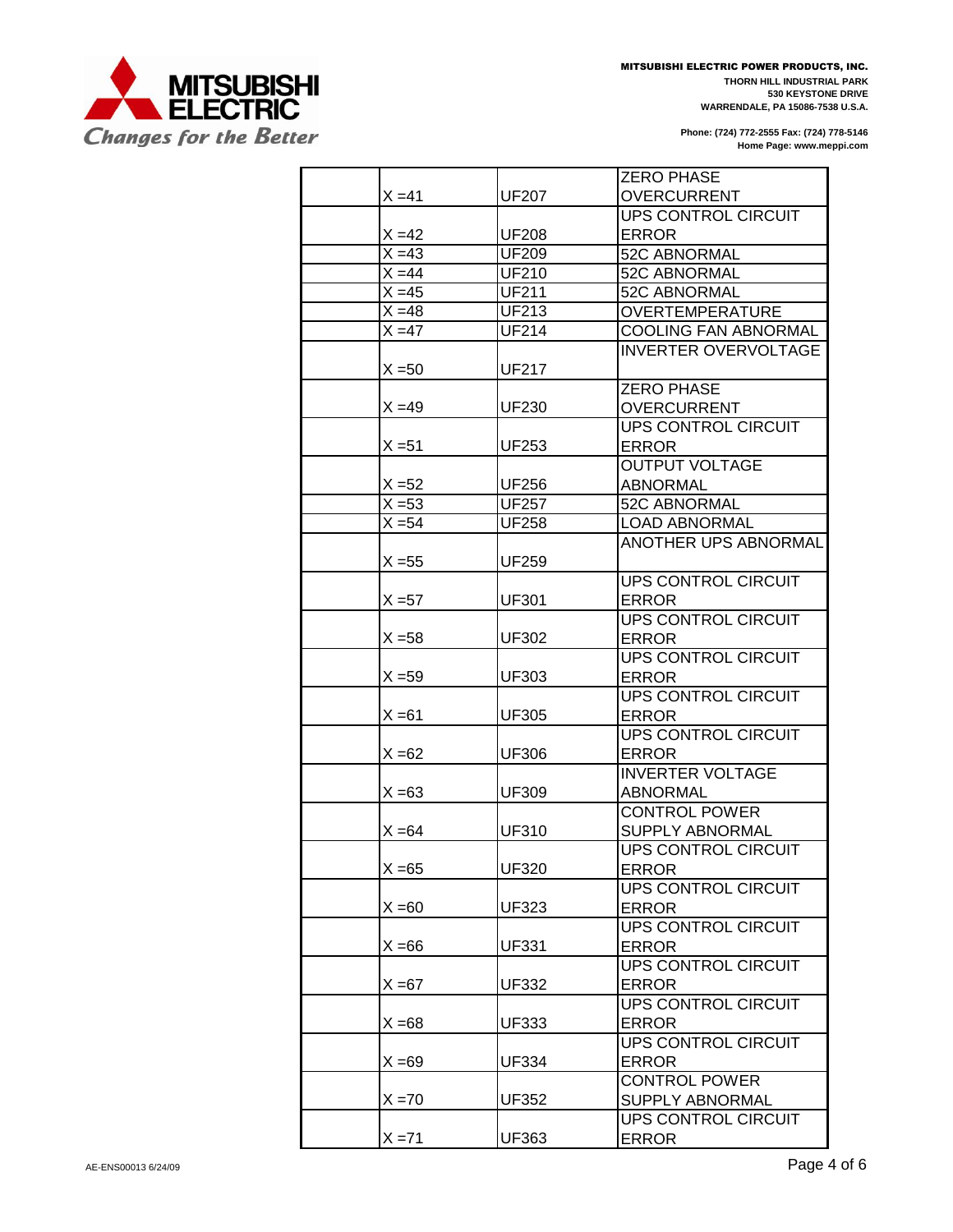

MITSUBISHI ELECTRIC POWER PRODUCTS, INC. **THORN HILL INDUSTRIAL PARK 530 KEYSTONE DRIVE WARRENDALE, PA 15086-7538 U.S.A.**

|           |              | UPS CONTROL CIRCUIT          |
|-----------|--------------|------------------------------|
| $X = 79$  | UF371        | <b>ERROR</b>                 |
|           |              | UPS CONTROL CIRCUIT          |
| $X = 72$  | UF372        | <b>ERROR</b>                 |
|           |              | UPS CONTROL CIRCUIT          |
| $X = 73$  | <b>UF374</b> | <b>ERROR</b>                 |
|           |              | <b>UPS CONTROL CIRCUIT</b>   |
| $X = 74$  | <b>UF375</b> | <b>ERROR</b>                 |
|           |              | <b>UPS CONTROL CIRCUIT</b>   |
| $X = 75$  | <b>UF376</b> | <b>ERROR</b>                 |
|           |              | <b>UPS CONTROL CIRCUIT</b>   |
| $X = 76$  | <b>UF377</b> | <b>ERROR</b>                 |
|           |              | <b>UPS CONTROL CIRCUIT</b>   |
| $X = 77$  | <b>UF378</b> | <b>ERROR</b>                 |
|           |              | <b>UPS CONTROL CIRCUIT</b>   |
| $X = 78$  | UF379        | <b>ERROR</b>                 |
| $X = 80$  | <b>UF401</b> | 52S ABNORMAL                 |
| $X = 81$  | <b>UF402</b> | 52S ABNORMAL                 |
| $X = 82$  | <b>UF420</b> | 52L OPERATION ERROR          |
| $X = 84$  | <b>UF451</b> | 52S ABNORMAL                 |
| $X = 85$  | <b>UF452</b> | <b>CB3 ABNORMAL</b>          |
|           |              | AC INPUT VOLTAGE OUT         |
| $X = 90$  | <b>UA801</b> | OF RANGE                     |
|           |              | <b>AC INPUT FREQUENCY</b>    |
| $X = 91$  | UA802        | <b>OUT OF RANGE</b>          |
|           |              | <b>AC INPUT PHASE</b>        |
| $X = 92$  | UA803        | <b>ROTATION ERROR</b>        |
|           |              | CONVERTER OPE.               |
| $X = 93$  | <b>UA804</b> | <b>PROHIBITION</b>           |
| $X = 94$  | <b>UA805</b> | <b>INVERTER OVERLOAD</b>     |
| $X = 95$  | <b>UA806</b> | <b>INVERTER OVERLOAD</b>     |
| $X = 96$  | <b>UA807</b> | <b>INVERTER OVERLOAD</b>     |
| $X = 97$  | <b>UA808</b> | <b>INVERTER OVERLOAD</b>     |
| $X = 99$  | <b>UA810</b> | <b>INVERTER OVERLOAD</b>     |
|           |              | <b>BYPASS VOLTAGE OUT OF</b> |
| $X = 101$ | <b>UA812</b> | <b>RANGE</b>                 |
|           |              | BYPASS PHASE ROTATION        |
| $X = 102$ | <b>UA813</b> | <b>ERROR</b>                 |
|           |              | BYPASS FREQUENCY OUT         |
| $X = 103$ | UA814        | OF RANGE                     |
| $X = 104$ | <b>UA815</b> | <b>TRANSFER PROHIBITION</b>  |
|           |              | <b>EMERGENCY STOP</b>        |
| $X = 106$ | UA817        | <b>ACTIVATED</b>             |
| $X = 107$ | <b>UA821</b> | <b>TRANSFER PROHIBITION</b>  |
| $X = 108$ | UA822        | <b>TRANSFER PROHIBITION</b>  |
| $X = 109$ | <b>UA824</b> | CB2 OPEN                     |
|           |              | <b>52C OPERATION</b>         |
| $X = 110$ | <b>UA827</b> | <b>PROHIBITION</b>           |
|           |              | <b>EMERGENCY BYPASS</b>      |
| $X = 111$ | <b>UA831</b> | <b>SWITCH ON</b>             |
| $X = 113$ | UA833        | 52L OPEN                     |
|           |              |                              |